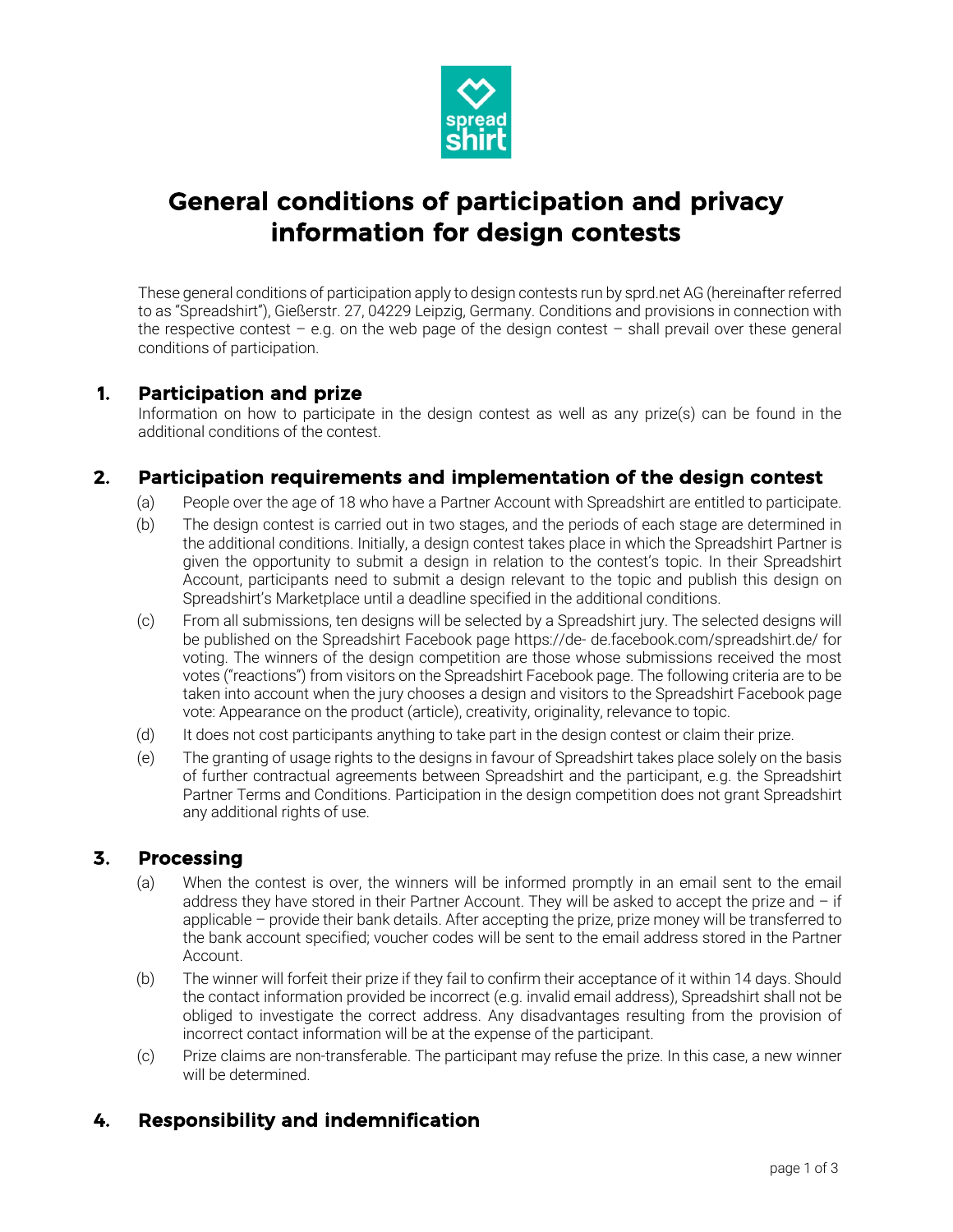- (a) Spreadshirt is not required to inspect designs submitted by the participant for potential third-party violations. However, Spreadshirt is entitled to reject designs which it considers are in violation of the law or common decency.
- (b) The participant releases Spreadshirt from any liability towards third parties which may have arisen as a result of the content submitted by the participant. You agree to support Spreadshirt in every reasonable manner in defending itself against such claims.

#### 5. Premature termination

Spreadshirt reserves the right to terminate a contest early or to change the course of the contest at any time, either in full or in part, even without observing deadlines, if it is not possible to guarantee the correct implementation of the contest for technical reasons (e.g. computer virus, software/hardware manipulation or error) or legal reasons.

#### 6. Exclusion from participation

- (a) Employees of Spreadshirt or affiliated companies as well as direct family and household members of such employees are excluded from participation.
- (b) In the event of a violation of these conditions of participation, Spreadshirt reserves the right to ban a participant from taking part in the contest. This applies in particular to participants who provide incorrect information or whose submitted designs violate the law or third-party rights.

## 7. Privacy information

- (a) Responsible for processing personal data is sprd.net AG, Gießerstraße 27, 04229 Leipzig, Germany. You can reach us using the following contact details: Phone: + 49 341 59 400 5900; Fax: +49 341 59 400 5499; Email: privacy@speadshirt.net. You can reach our external data protection officer at ISiCO Datenschutz GmbH, Am Hamburger Bahnhof 4, 10557 Berlin, Germany; telephone + 49 (0) 30 213 002 850 or e-mail: berlin@isico-datenschutz.de
- (b) For the execution and handling of the design competition, we process the following personal data from you: Username. For the handling of winnings, we process the following personal data from you: Name, the e-mail address you stored in the partner account, and – if applicable – your bank details. Processing of the above data is necessary for the execution of the design competition and the handling of prizes. In the event of aforementioned data not being available, participation in the design competition is not possible. The legal basis for processing your personal data is Art. 6 para. 1 lit. b DS-GVO (General Data Protection Regulation).
- (c) f the respective legal requirements are met, you have the following data protection rights with regard to your personal data: Right of access, right to receive a copy, right to rectification or cancellation, right to completion, right to limitation of processing, right to object to processing and right to transfer data. You also have the right to lodge a complaint with a data protection supervisory authority about our – or our partners' – processing of your personal data. The data protection supervisory authority responsible for Spreadshirt is: Saxon Data Protection Commissioner, Bernhard-von-Lindenau-Platz 1, 01067 Dresden.
- (d) Your personal data will be processed by us as long as this is necessary for the execution and handling of the design competition. In the event of a win, the data can also be processed on the basis of commercial and tax law requirements (standard period of ten years). Not affected by the above is the processing of personal data on the basis of a further legal relationship with you, in particular the processing on the basis of a contract with you as a Spreadshirt partner.

### 8. Facebook: information and conditions

- (a) Apart from these conditions of participation, the relationship between Spreadshirt, the participant and Facebook is governed by Facebook's own conditions of participation (see https://www.facebook.com/terms.php) and privacy policy (see https://www.facebook.com/privacy/explanation).
- (b) Participants are not entitled to assert any claims against Facebook in connection with the usage of the contest application or their participation in the contest.
- (c) Neither a contest application nor the contest itself is any way sponsored, supported or organised by Facebook, and nor is it connected with Facebook in any way whatsoever.